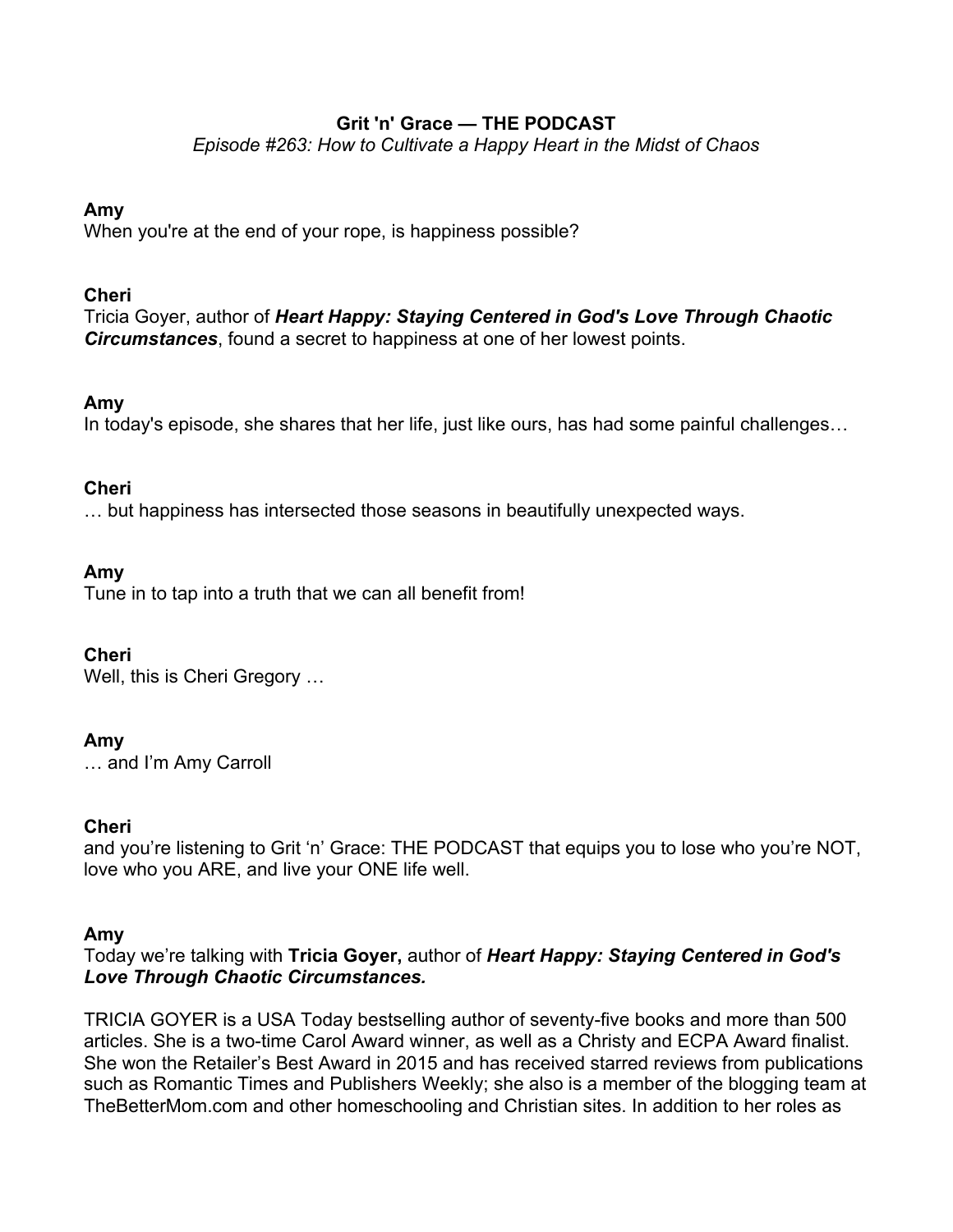wife, mom, and author, Tricia volunteers in her community and mentors teen moms. She is the founder of Hope Pregnancy Ministries in Northwestern Montana, and currently leads a Teen MOPS group in Little Rock, Arkansas. Learn more about Tricia at triciagoyer.com.

**Cheri**

What Does It Take to Find—and Keep— a Happy Heart?

# **Amy**

Today's fast-paced world has plenty of chaos to offer all of us …

**Cheri** *Work stress.*

# **Amy**

Financial fallout.

# **Cheri**

*Family problems.*

### **Amy**

Caring for kids.

# **Cheri**

*COVID.*

**Amy** … and it shows no signs of slowing down.

### **Cheri**

Under circumstances like these, it's easy to misplace our joy and peace—but we don't have to.

### **Amy**

Author Tricia Goyer understands what it's like to be pulled in a dozen different directions with the longing and intention to do all things well.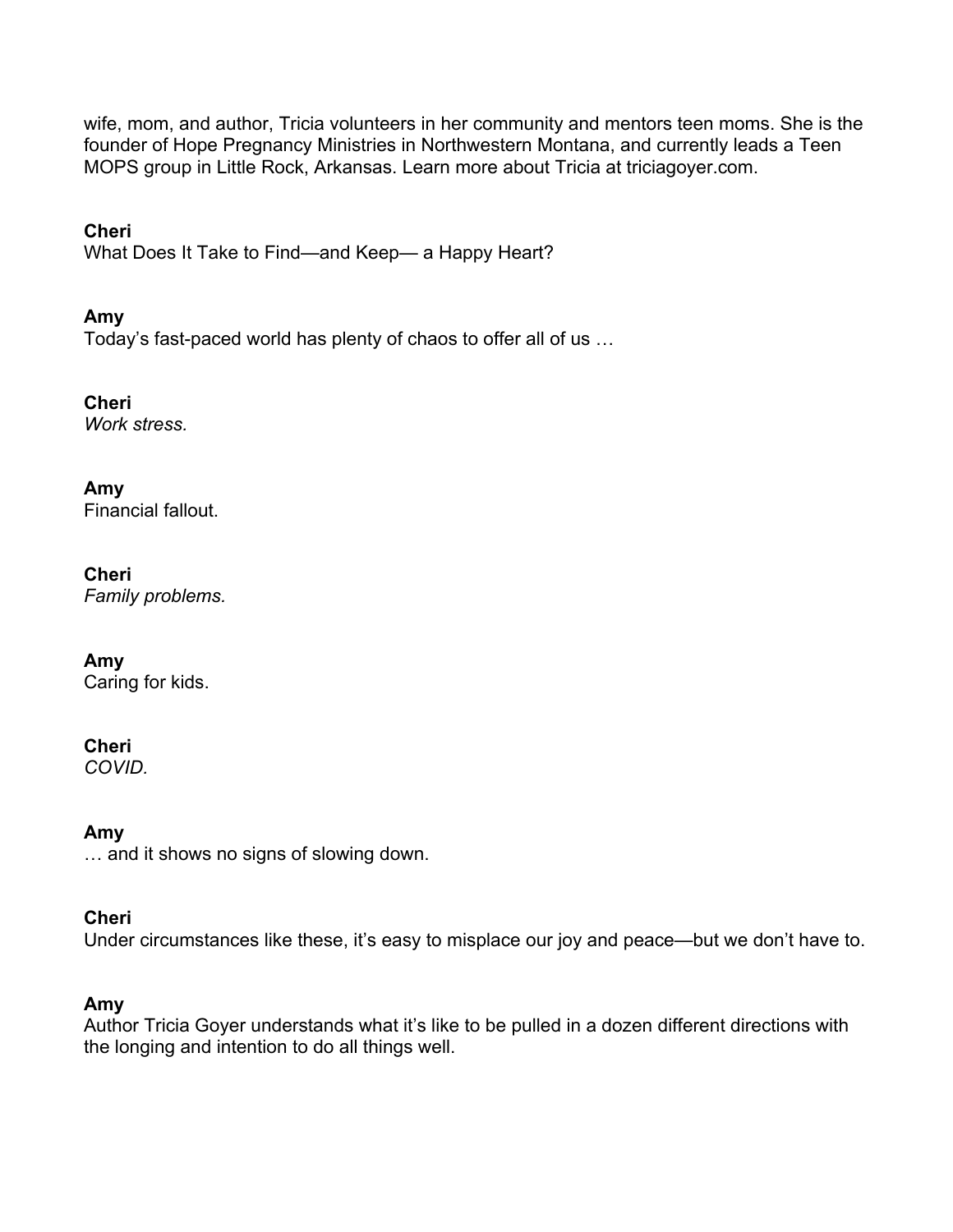### **Cheri**

A busy homeschooling mom of ten children—several of whom are still in the house—caregiver to her nonagenarian grandmother, speaker, and blogger, she also knows what it feels like to fall short.

# **Amy**

But through her years of trial and error, she's found uncomplicated but effective practices for nourishing the soul—and that is of utmost importance, because everything stems from the heart.

# **Cheri**

*Heart Happy: Staying Centered in God's Love through Chaotic Circumstances* will inspire you to stay tethered to the Lover of your soul.

# **Amy**

By taking time to make your heart happy in the Lord, you'll grow closer to the Heavenly Father, fostering true transformation from the inside out.

### **Cheri**

Peace and joy can be yours—no matter what life dishes up.

### **Amy Carroll**

Well, Tricia, welcome back to Grit'N'Grace!

### **Tricia Goyer**

Oh, thank you so much. I'm so glad to be here again.

### **Amy Carroll**

Well, okay, so I have a curveball for you. First, I need to know – because you are a prolific writer – how many books have you written?

# **Tricia Goyer**

It's 80-something,

#### **Cheri Gregory** Oh, my word.

**Amy Carroll**  Holy cannoli.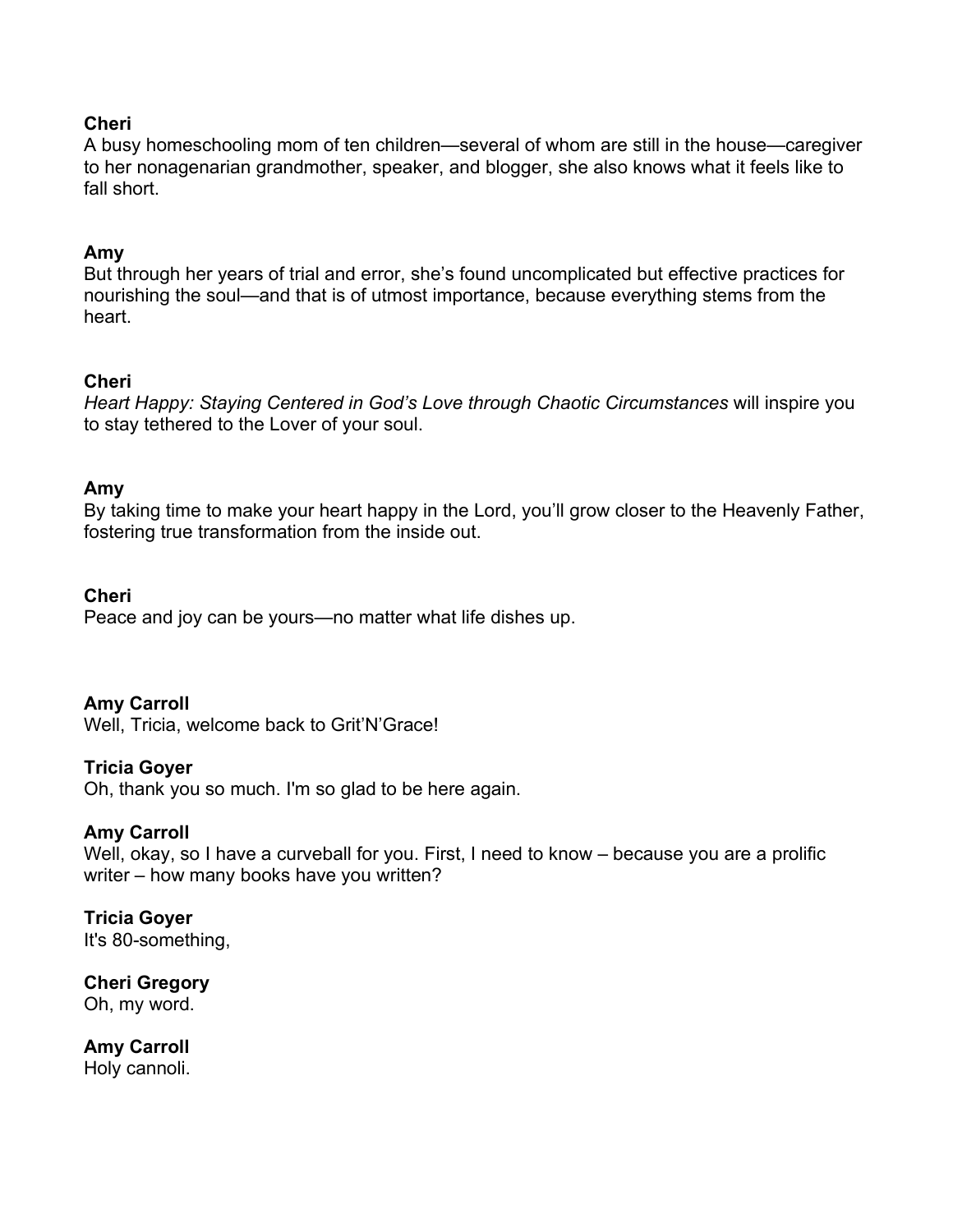### **Tricia Goyer**

Yeah, she – my agent's like, "You need to sit down and count." I'm like, "I know! I don't have time to count. Because I have a deadline next month."

# **(Amy and Cheri laugh)**

Like, after my next deadline, I will sit down and count how many books it actually is.

# **Amy Carroll**

Amazing, amazing. And – how many kids?

# **Tricia Goyer**

We have 10 kids.

# **Amy Carroll**

10 kids, 80-some books. I – those numbers don't even mesh in my brain. But congratulations on your new one. And we're so excited to hear about your newest book, *Happy Heart: Staying Centered in God's Love Through Chaotic Circumstances*. So how is this baby different and unique than all the other ones you've written?

# **Tricia Goyer**

You know, this is really going deeper. I think I do a lot of sharing a little bit of my story. But this really goes deeper into my heart, sharing some of my struggles, some of the chaos. People know, you know, seven of our kids are adopted. And if you just look at my social media, it seems like everything is easy, and everything is wonderful. And, you know, I don't spill the beans on who's the hardest, and what's the most difficult, but I really share how I have been impacted through just the struggles of bringing kids in from trauma, some of the struggles of things I've dealt with in my past that maybe was weighing down my heart. So I've really gone deeper to show that even in the midst of our chaos and our pain, and our hardships, we can have a happy heart that is centered on the Lord.

### **Amy Carroll**

Beautiful.

# **Cheri Gregory**

So talk about your search for heart happy, which is the title of your book. First of all, I'd love to just hear more about that phrase, heart happy. And then did you complete your search? Did you find what you were looking for? Just talk to us about that whole concept.

# **Tricia Goyer**

I would love to say I found the answer. From now on, if you do these three things, your heart will always be happy. And I think –

# **Amy Carroll**

You'd have a best seller! I mean, for sure.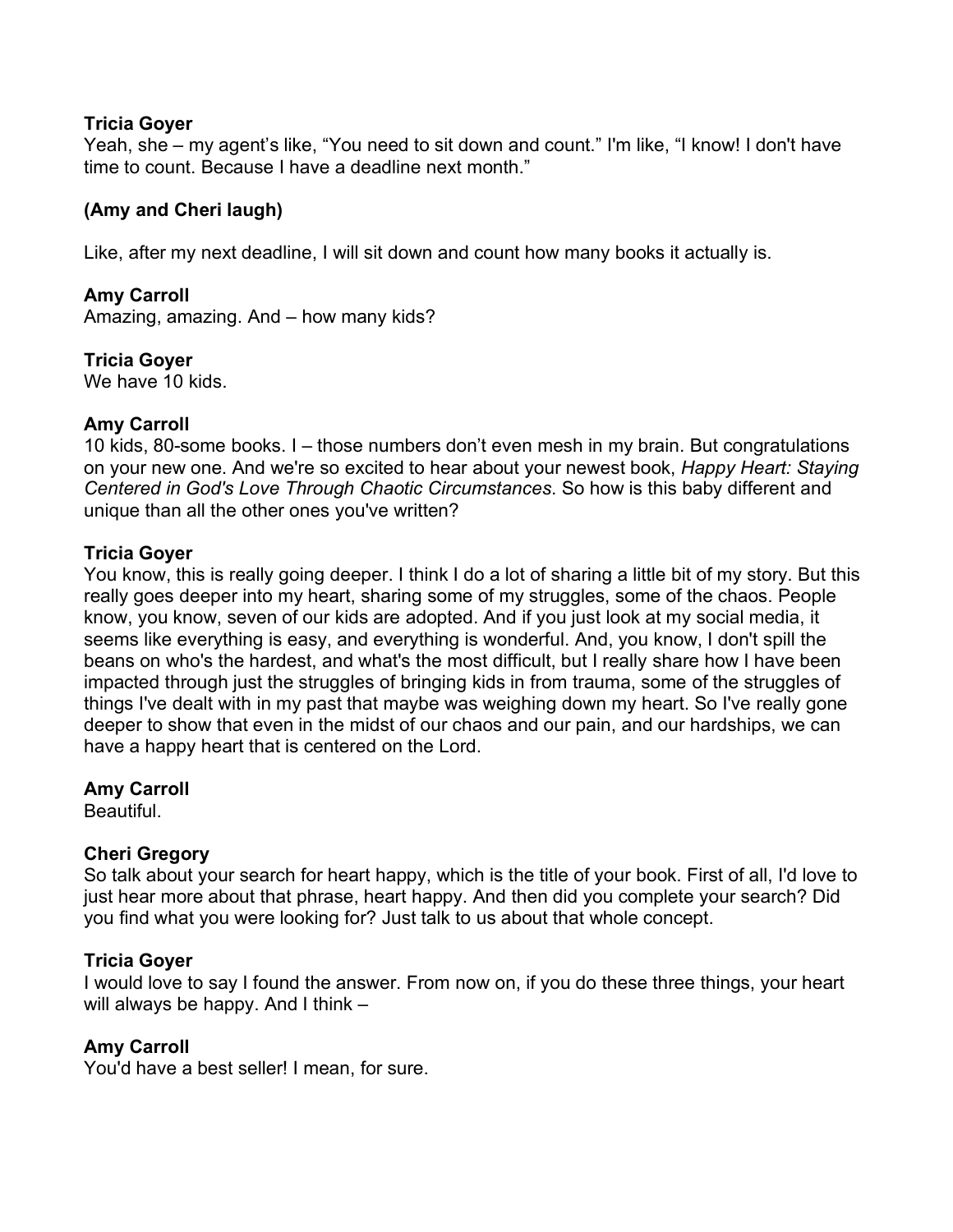# **(All laugh)**

# **Tricia Goyer**

So what I've discovered instead is such a process. And that's a good thing. Because if we ever come to the place where we are happy and we don't need God, then that would be missing out on so much. I really found that during my hardest times, during the chaos, during the pain, that's when I turned to God. And that's when I really had to seek Him. And in that seeking Him, I discovered that no matter what is going on in my circumstances, when I take that time during my day, to focus on God, to think of that I am his child, that He sings over me, that He has good plans for me, that He loves me completely. That gets my heart centered on what He is doing and what He can do in me, no matter what is going on around me.

# **Amy Carroll**

So good. So break it down for us a little bit, Tricia, what does heart happy mean? And do you really believe that our hearts can find happiness?

### **Tricia Goyer**

I do. But where I got that phrase from is one of my favorite heroes of the faith, George Mueller. Now for those who aren't familiar with George Mueller, he lived about 150 years ago, and he was drawn to helping orphans. And so he started with a half dozen orphans. And then he grew one orphanage and two orphanages, and in his lifetime, over 100,000 orphans went through his schools, went through his the homes that he cared for. And he always said that he never would ask for, for things specifically, he would pray about it. And so his story is just faith after faith of him writing in his prayer journals of his needs and God fulfilling those things.

Well, he talked about how he – before he could handle the needs of the world, the concerns, he needed to get his heart happy in the Lord. And so he would every morning, he said he would get up and he would go to God's word and he would say "What do you have in it for me today?" and he would not get up and deal with all the needs until his heart was happy in the Lord. And that inspired me so much.

I homeschool my kids. I'm under book deadlines constantly. I mean, all of us are living through a pandemic, there's wars and raising costs of everything and we can get so distracted. And that really when I when I do that, when I center my heart on the Lord in the morning, whether it's one scripture verse, whether it's having time to read a chapter of the Bible, whether it's journaling, prayer, when I could get my heart happy on the Lord, it changes everything about what's going on in my day. My kids notice, my husband notices, I notice, because I'm coming to my day from a different place. I'm coming with – God is with me and cares for me. And He's walking through this day with me. I do not have to face it alone.

### **Amy Carroll**

It's such a great insight that heart happiness, it affects other people as well as ourselves.

# **Cheri Gregory**

Well, and what I'm noticing is I haven't heard you mentioned the circumstances around you. Like this is – sounds very much like a protected bubble of you and God, you in God's word,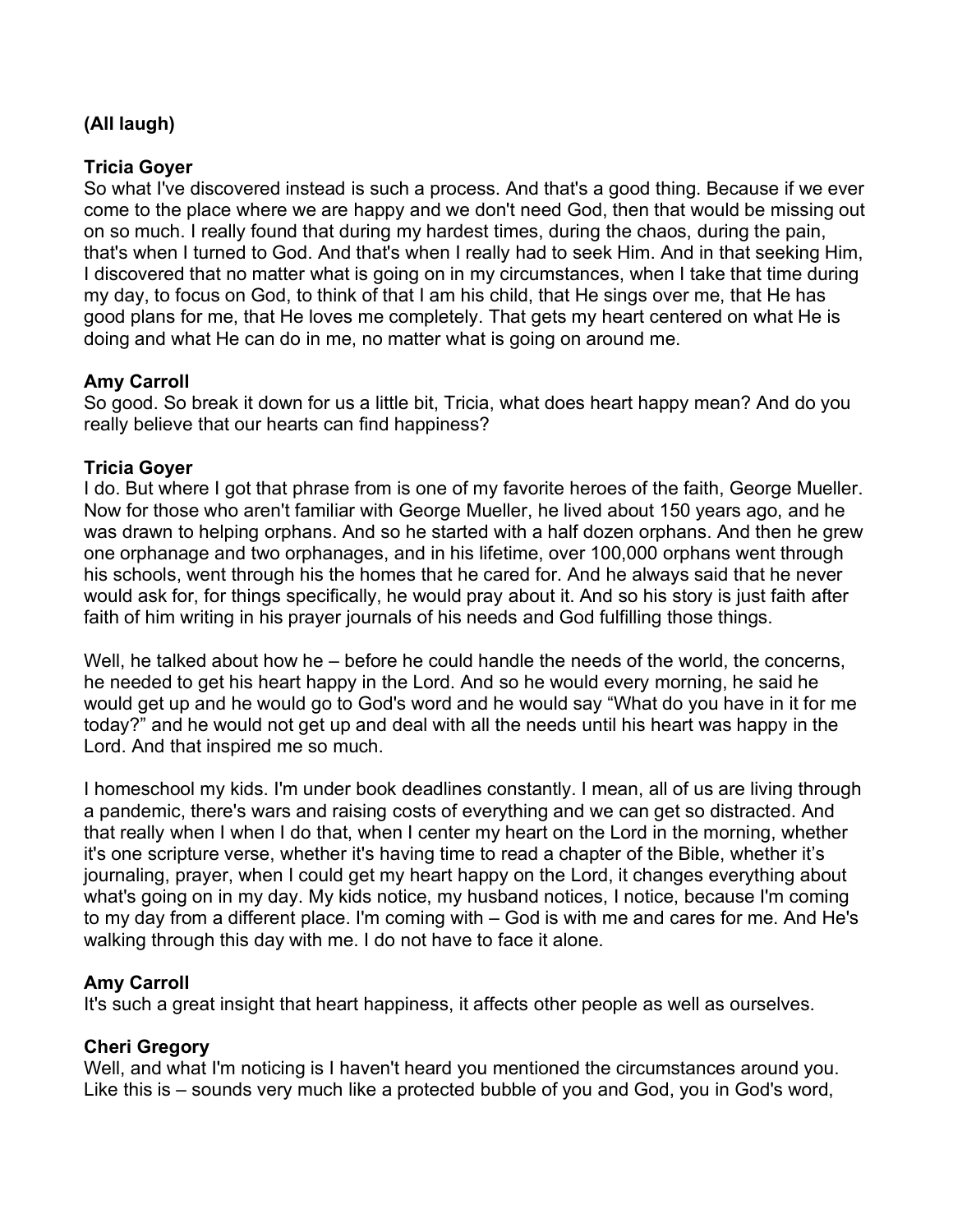you in prayer. And so it's very, very – almost exclusive, that exclusive relationship with God is where that heart happy is happening. As opposed to while doomscrolling through.

### **Tricia Goyer**

Absolutely. Yes, and I think it is something we do have to protect. One story that I tell in the book is that one morning, two of my teenagers got up early. And they were in the living room – and I usually do my quiet time between five and six, they're usually not up something woke them up was probably a storm or something. They were down there. They were rowdy, they were wrestling and I'm like, "Okay, if you're not Jesus, right now, I don't want to hear from you." This is my time to spend time with God and I set them back up to their bedrooms and was like, go lay in bed for a while, you're fine, the storm is passing. And I really have to protect that time in the morning. I make sure to try to get up before my family. Or even if I don't, they know like if they're going to be in the room when I'm having my Bible time, when I'm reading, when I'm praying, I need that to get centered on God before I can handle anything else going on. So it is also something we have to protect.

#### **Cheri Gregory**

So I'm hearing the 'b' word, the boundaries word coming in here. This is not just something that happens to happen. So. Alright, so, Tricia, this is not in our notes, but I'm just so curious. Do you know what Enneagram type you are?

### **Tricia Goyer**

I have no idea.

### **Cheri Gregory**

Okay. I mean, have you ever done –

### **Tricia Goyer**

Tell me! Tell me! I'm very much a doer. And this is another thing too. I'm very much – I love lists. I love getting things done. I also love like, if there's a cause I can stand up for? Orphans. We've adopted seven kids. Teen moms. I'm that type of person.

### **Cheri Gregory**

Well, just from your Facebook, your social media profiles, and and the time we've spent together. I mean, Amy, do you have a suspicion?

#### **Amy Carroll**

I think she's either a one wing two or two wing one probably.

**Cheri Gregory**  Okay. Okay.

**Amy Carroll**  What do you think?

**Cheri Gregory**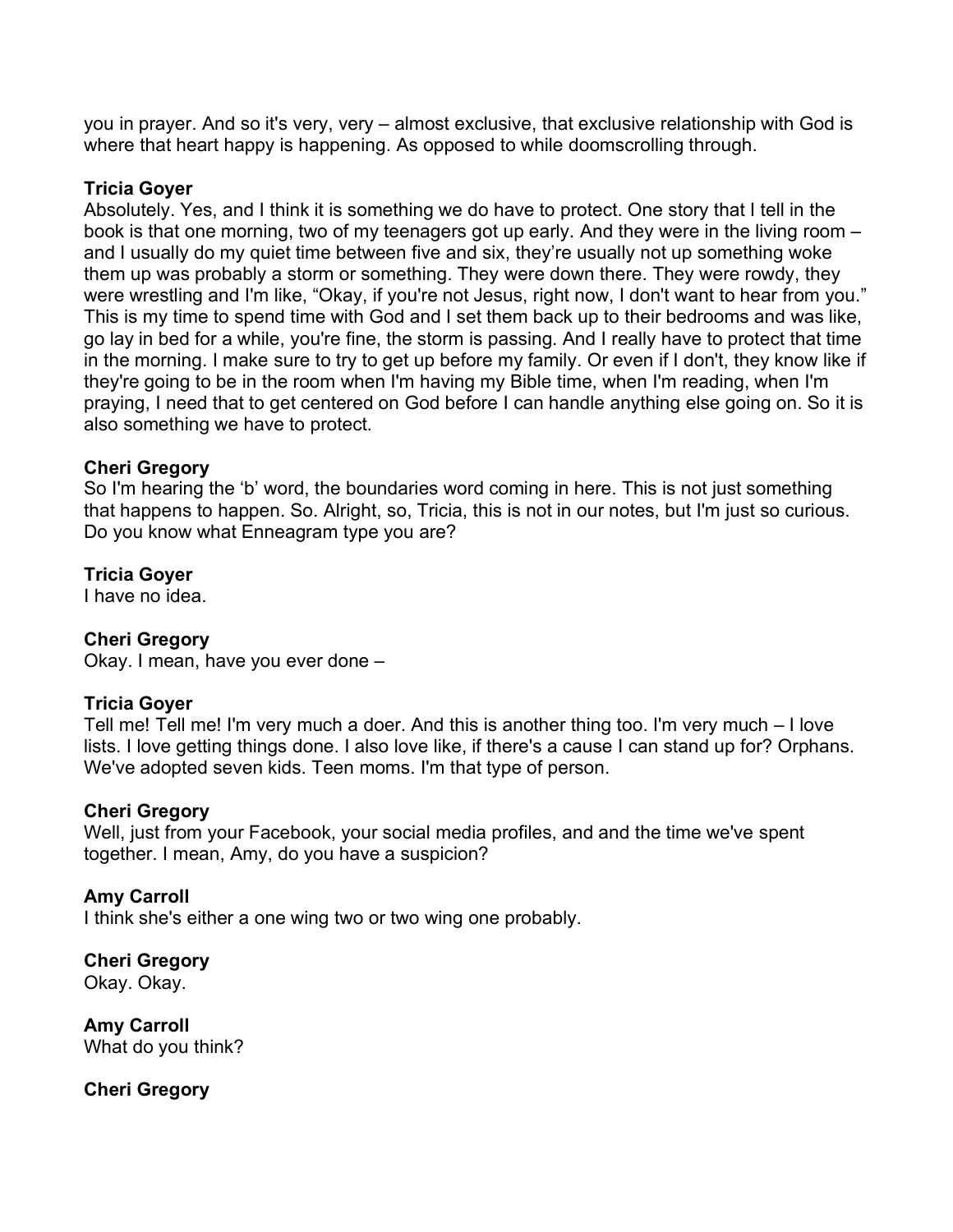I was going to go with seven?

# **Amy Carroll**

Oh, okay.

# **Cheri Gregory**

Or eight. But so here's the thing. Enneagram aside, I look at someone like you, and I assume that you have a gene that I don't. Like, you were just born heart happy. You were born Tigger. And I happen to be have the genetics a little bit more for Eeyore. So you know when I read a book like this, I'm always going into it very skeptical. Well, goody goody gumdrops for her. She got given the the happiness card. And, you know, I didn't get that. So is there – is this ability to be heart happy something we can all do with equal ease? Is is even easy? And why or why not?

# **Tricia Goyer**

Yeah, well, I think, first of all, it might be easier for some people, but I don't think it's easy at all. Let me just say that, because our life bombards us constantly no matter if we have a more positive outlook on life, a more negative outlook on life. There is just stuff that is thrown at us. I mean, when in every day – my grandma lives with us, too. She's 92. I have five kids at home that I'm homeschooling. So it's dealing with, no, you really do have to sit down and do your math. I have kids that are living out of the home, that aren't necessarily living the way I would like them to be living. There's all those concerns, there can be so much that can pull me down and bring me down. And there was times – I do talk about this in the book – in the midst of dealing with kids from trauma, where I was assaulted a lot verbally by them. There was a time I had to go on antidepressants for a season because I couldn't even like get out of bed.

And so I know it's so easy when we look at people on social media and we're writing these books and we're doing these things. In that moment, I can get up and talk to a crowd and be happy and bubbly. And then the next moment I'm crawling into bed, like overwhelmed with the things of the world. And so I think that is one thing that's hard about social media – and I'm so glad, my original three kids, I didn't have that comparison. I was just able to develop who I was as a mother and my rhythms and how I interact with my kids without like, oh, what's she doing? What's she doing? It's so overwhelming. And now, I'm more confident in my role as a mom. But I still am like, who I should be, like doing more nature walks with my children, or whatever it is that there's all these outside voices and influences in that comparison. So whether we're comparing, like, oh, she has a more outgoing outlook, we never can always see like, what's really going on.

Because there were seasons I was writing book, I was doing podcasts. And then I was also facing this trauma that came upon our home from the trauma that our kids face, and there'd be times I'd be on the in on the floor in a fetal position. Like, I cannot even get up. There was a whole month, I can't even look at my email. I'm like, I had book deadlines. I just couldn't cope, because so much was going on. And so yes, and no. Generally, I can be a more outgoing person. But there have been seasons that have been very hard, and very dark. And that's when I discovered how much more I needed Jesus.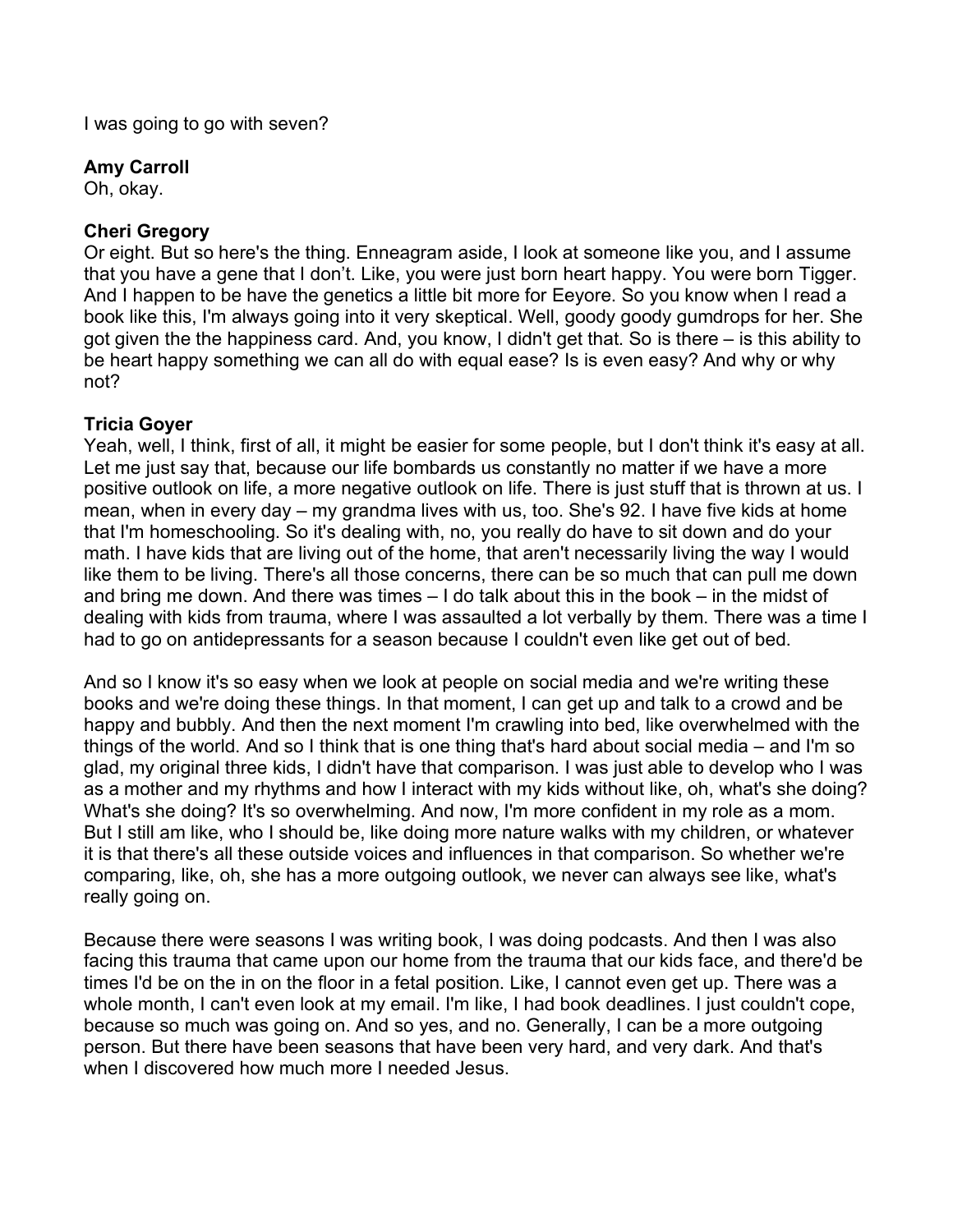And I remember one moment like "God, You called us to adopting these kids. You knew what would be coming. Like, how could you do this to me?" Like, it's supposed to be easier, like, we love them, and they're supposed to accept our love, and everything's gonna be wonderful. And I really was almost like, upset with Him for allowing so much hardship to come into our lives. But it was that still small voice that said, "But would you need me as much right now?" And I'm a very capable person, I can do a lot. And it got to the point where like, "Oh, I really, really do need You. I'm not just saying I need You. But I need You to get up off this floor and go make dinner right now." And so that heart happiness came from this book came from during one of the lowest seasons in my life, when all I had was Jesus, I couldn't just keep putting on my smile on my face and going out and serving people because I had nothing left to go.

# **Amy Carroll**

Well, thank you for sharing that. Because it does give you the credibility to write this book and talk to us about it. And I've heard you hint at what this next question is, but go deeper with us about why is it so important to remember what God has done in and for us? And how does that perspective change our hearts?

# **Tricia Goyer**

Yeah, and I think so many times, we are looking at a Christian walk of what we need to do, of what we need to accomplish, instead of realizing what God has already given us. He's given us Himself, hHe's given us a son. He has good plans for us, even though at the time it may not seem like it. And so in those moments where we feel like there's no way my heart can be happy right now, I would sit there and remember, like, there is a heaven right now under our angels before the throne. And it really – one special time in my life was my grandpa, he passed away in 99. But he lived with us five months before he passed away. And right before he passed away his last waking moments, he all of a sudden, he started praising God and crying and he was my very low key, very gentle grandpa, I've never seen him like raise his hands and praise the Lord. And he was worshipping God. And he said he saw Jesus standing there with his arms extended to him. My grandma called me she's like, come here, and he's just raising those hands and praising God. And he was close to death. And so before I mean, he was barely talking and suddenly he's worshiping and he said, "Smell those flowers. Do you see that? Those birds? Do you see that lion?"

And so in those moments, when I'm like, this world is too hard. Things are, you know, God, why are you allowing these things to happen? I would remember that moment. And when I walked in that room, it was almost like heaven was there. I could almost like feel like if I turned around, I could see an angel because the presence of God was so strong. And so just remember what God gave us like, first of all, He gave us a son. And He gave us hope. He gave us peace. He gave us joy. But also He's giving us eternity that He has prepared for us. And so I think remembering what God has done instead of I haven't done this today, I haven't kept this up. I'm not good at this relationship. We instead of focusing on that, and where we're falling short, just turning our attention of what God has provided can change everything.

# **Cheri Gregory**

Thank you for sharing such a beautiful, beautiful story.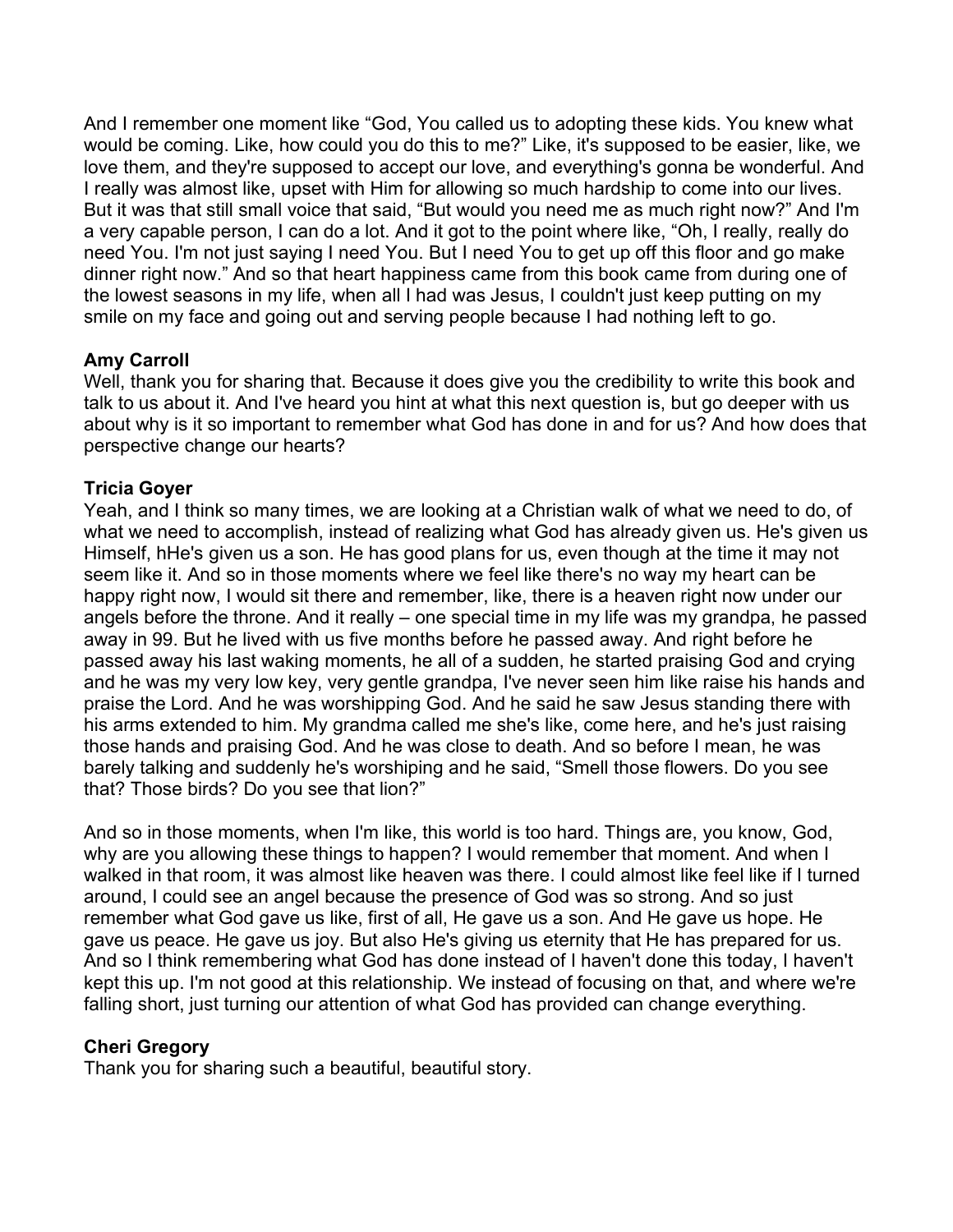How has being centered in God's love, as you describe it, changed you? And how has it changed how you interact with your family and with other people?

### **Tricia Goyer**

Oh, it changes everything. And I think one of the things when we're centered on God's love. Another thing that I want to say is that it's you know, yes, we wanted to have our quiet time but there's other ways we could be centered in God's love. In our daily life, by the work we do, by our conversations, and then also caring for our souls.

And so as a mom with lots of kids around grandkids, I have a grandkid. And one of my older daughters is over here right now, it seems like there's never time. But if we look at the things that can feed our souls, and going for a walk, you know, taking time to have a bubble bath and reading a novel. And for me, during the pandemic, I started watercolor painting. In fact, the painting on the cover of the book is actually one of my watercolor pieces that the publisher was like, "We want something from you to go on the cover." because they read the book. And so I didn't even start that until the pandemic when I'm home, and I need an outlet, because I just have all these kids all the time.

And so it becomes important when we take care of our soul. Because when we take time to do that, our interactions with our family are better, I'm at more peace, I have more joy, the things that are stressful, like when I walk out and realize like the kids were in the mud, and they got the floor completely dirty after I just cleaned it. I realized, like, you know what, I'm at a peaceful place. Like, because I'm feeding my soul. Because I'm trying to juice it doesn't matter. It's like, okay, I'll just gonna sweep the floor, where before, and my kids can testify, I would always be like, on the edge of my nerves, like any little thing I'm going to – not necessarily explode, but they will see my face very clearly, that mom is not happy in this moment.

And so when I take time to get my heart happy in the Lord, whether it is through that devotional time in prayer, whether it is feeding my soul, my interactions with my family, in my work, or whatever I do, are completely different because I'm satisfied. My soul is fed, I'm not running on empty and trying to just serve other people.

### **Amy Carroll**

So good. Well, so I hear in the going back to sweep the floor again, I think I might be right about the Enneagram thing. I might recognize it.

#### **Tricia Goyer**

I'm gonna have to go look it all up now and figure this out.

### **Amy Carroll**

But how have you personally struggled with wanting to prove yourself to God? And have you – how have you learned to correctly align your intentions?

#### **Tricia Goyer**

That proving myself thing is a big thing for me. And I grew up with a Hispanic mama and grandma. The house was always clean, they always had good dinner cooking. And so I think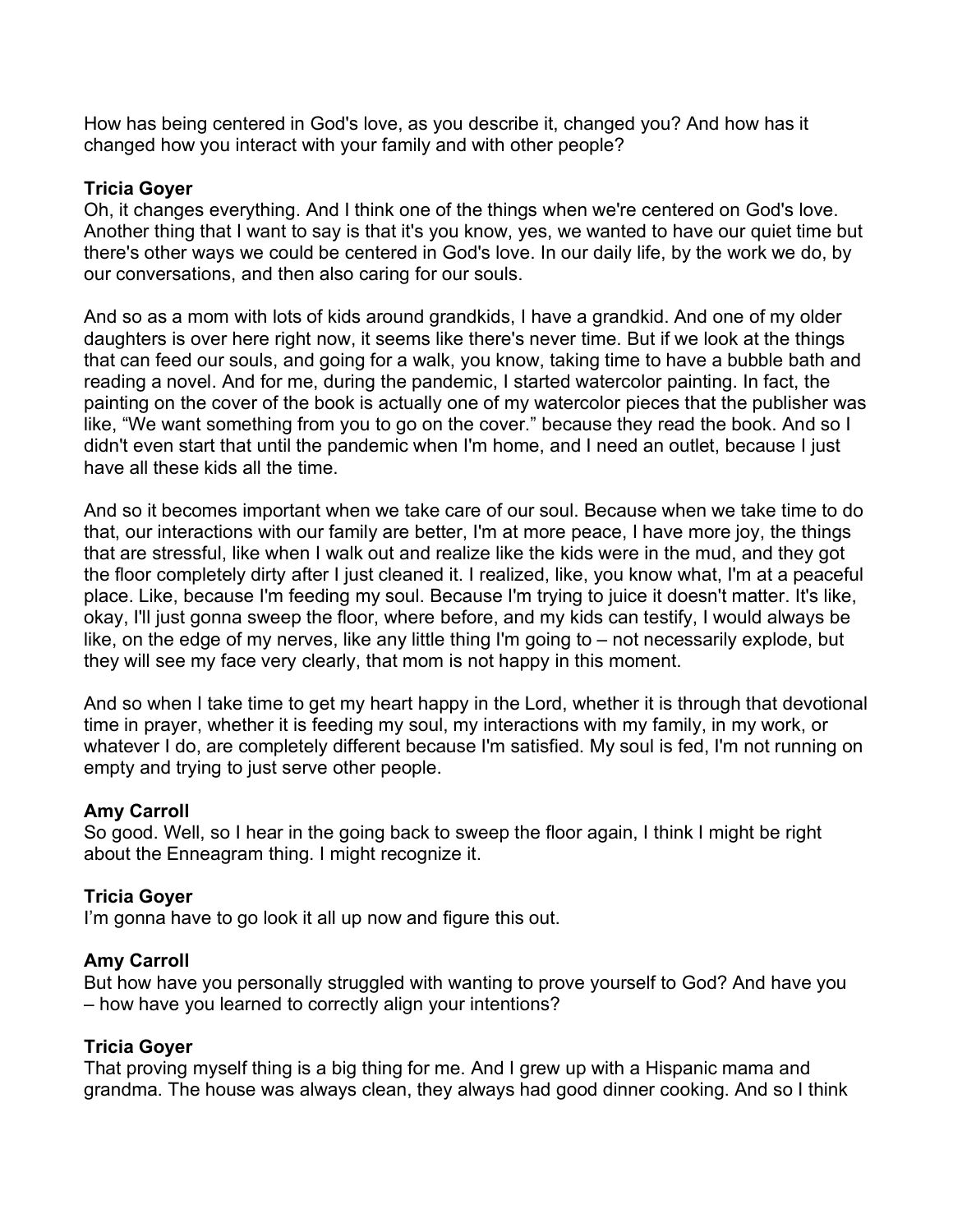those expectations of that's what life is supposed to be like, which for many years, when I only had three kids, I was kind of able to do that. And then we adopted seven more and suddenly, like, what in the world, I cannot do this anymore.

Top that with I became a teen mom when I was 17 years old. So I had my first baby. And then it was really during that pregnancy when I dedicated my life to the Lord. And I was so ashamed of all the mistakes I had made that I wanted to be the best Christian out there. So I'm going to take my kids to church, every time the doors are open, they're going to be in Bible study, we're going to homeschool, I'm going to be a writer, I'm just going to do all these things for God, out of good intentions.

But it comes to the point where we cannot keep going on that no matter how good our intentions, there's just hard stuff that's gonna happen to us. And I remember one day, in my laundry room, there was literally a five foot pile of all the dirty clothes my kids had, and my house was a mess. And it's noisy. And this is not the type of life I'm used to. I'm used to be able to have more control. And suddenly, I was so overwhelmed and like, I can't do this. And I felt so unworthy. Like, I'm failing God. So it's not just more. It's not just I can't do it as a mom, but I felt like a failure. Like God, you've given me this task, and I just can't do it.

And in that moment again, it was a still small voice that said I love you just as much. And I knew what that meant. I love you just as much even if you have laundry, even if you missed your deadline and have to have more time even if you wrote your voice raised that your child I love you just as much. And that moment was such a breakthrough that I didn't have to prove myself to God. I felt like that little kid that was like me look at me like what I'm doing for you. And now I'm like okay, yeah, that was laundry like right now. There's piles of laundry but laundry room, but I have so much more peace about it knowing I just have to do what God called me to do. And I have to turn to him. And I have to love Him and love the people around me and that's it. Like if I don't get to laundry today, which I probably won't, it will be okay and it's just such a different place to be than where I was before where I felt completely insufficient when I wasn't able to keep all those tasks in my head that I thought I needed to do.

### **Cheri Gregory**

So good. So good. I've never had – in our house, we call it Mount Washmore, it's never been quite that tall. But this is the ongoing struggle for so many of our listeners is that, you know, we would love to take a little break, we would, you know, even tell ourselves, well, I wouldn't be so hard on myself, but somebody has to do all the things. And if I don't do it, it's not going to get done. Or, you know, nobody's going to magically show up to do it. So practically speaking, how can we get out of the rut of the busy life and shift our perspectives more towards God? Do you have some tips for us?

### **Tricia Goyer**

Yeah, I think one of the things that I've learned to do is like, understand what really is a priority. So it is priority that I spend time with God. I have to educate my kids, because that's what I'm supposed to be doing. Like, I want to spend time with my husband. We attend church. Like, these are priorities. We try to have dinner as a family. But there's so much that have placed like in my mind that this is a priority that really isn't a priority. And I encourage people to look at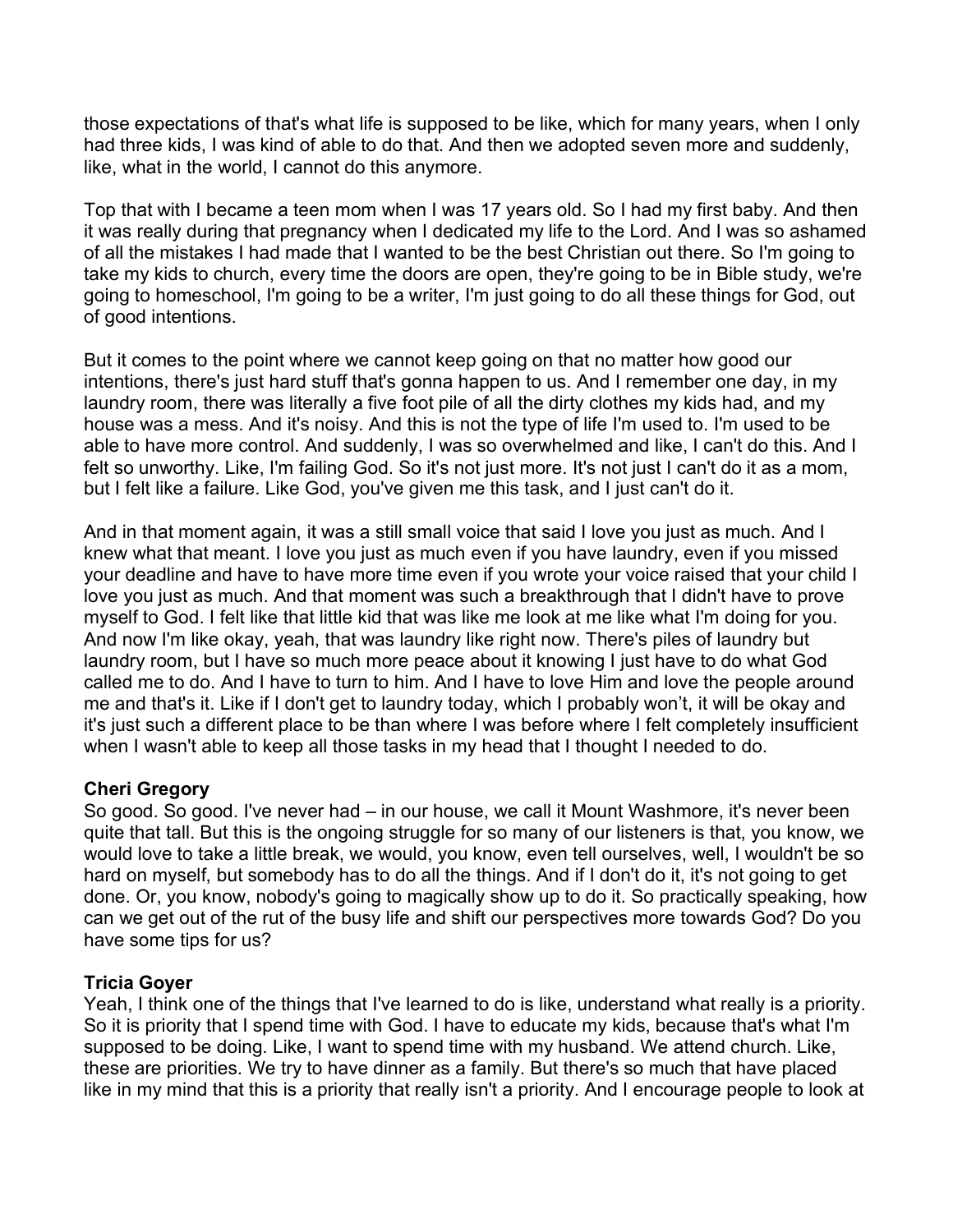your calendars if you're doing something that you're doing because you didn't want to say no. And something that maybe worked for a season that is no longer working for a season.

For example, I love like Community Bible study, or Bible study fellowship, or Bible study at my church, like just take me with those women. I love just sitting there with them. For seasons of my life, that is not possible because I'm homeschooling. And I would try to finagle it and work it around. And I just realized, like, there will be another season when I can do this. So it really is prayerfully looking at what can I take from my calendar? And then before adding anything, does this need to be on my calendar? And I'm constantly saying no. In fact, I've gotten to the point where before I'd say yes, too much, and then I have to come back. Now, unless I feel God leading me, I'm just gonna say no to everything. But we have to really protect that time and not have those unrealistic expectations. And I think those unrealistic expectations come to see what everybody else is doing. And our kids can only do one activity per year per child.

And you know, now that I have adult kids, they turned out fine. They weren't in every club, in every sport. And they love God, and they're very successful people. And so I realized, like, sometimes we think that these things need to be done. 100 years ago, you know, kids weren't signing up for sports and on every activity and on Zoom calls and all these things that we think they need. And just going back to like, what is really required, what is more important for our family, and really focusing on that.

#### **Amy Carroll**

Good.

# **Cheri Gregory**

Sounds good.

So our faithful friends who listen to Grit'N'Grace always have the best questions. And so we've had a listener submit a question; I broke it into two parts. So Amy, okay, you start with the first part.

### **Amy Carroll**

Okay. 'In the last two years, you know what I'm talking about, and now it's only gotten more heartbreaking. I have friends who've lost so many family members in a year, including beloved pets. I want to be present for them and their grief and love them and be a light for them. Yet, even though I'm a believer, I have trouble negotiating the fear and anger myself. So when I'm having trouble seeing God's love, how can I stay centered in it?'

### **Tricia Goyer**

Oh, that is so good.

### **Amy Carroll**

It is good. This is tricky right now. We all feel it.

# **Tricia Goyer**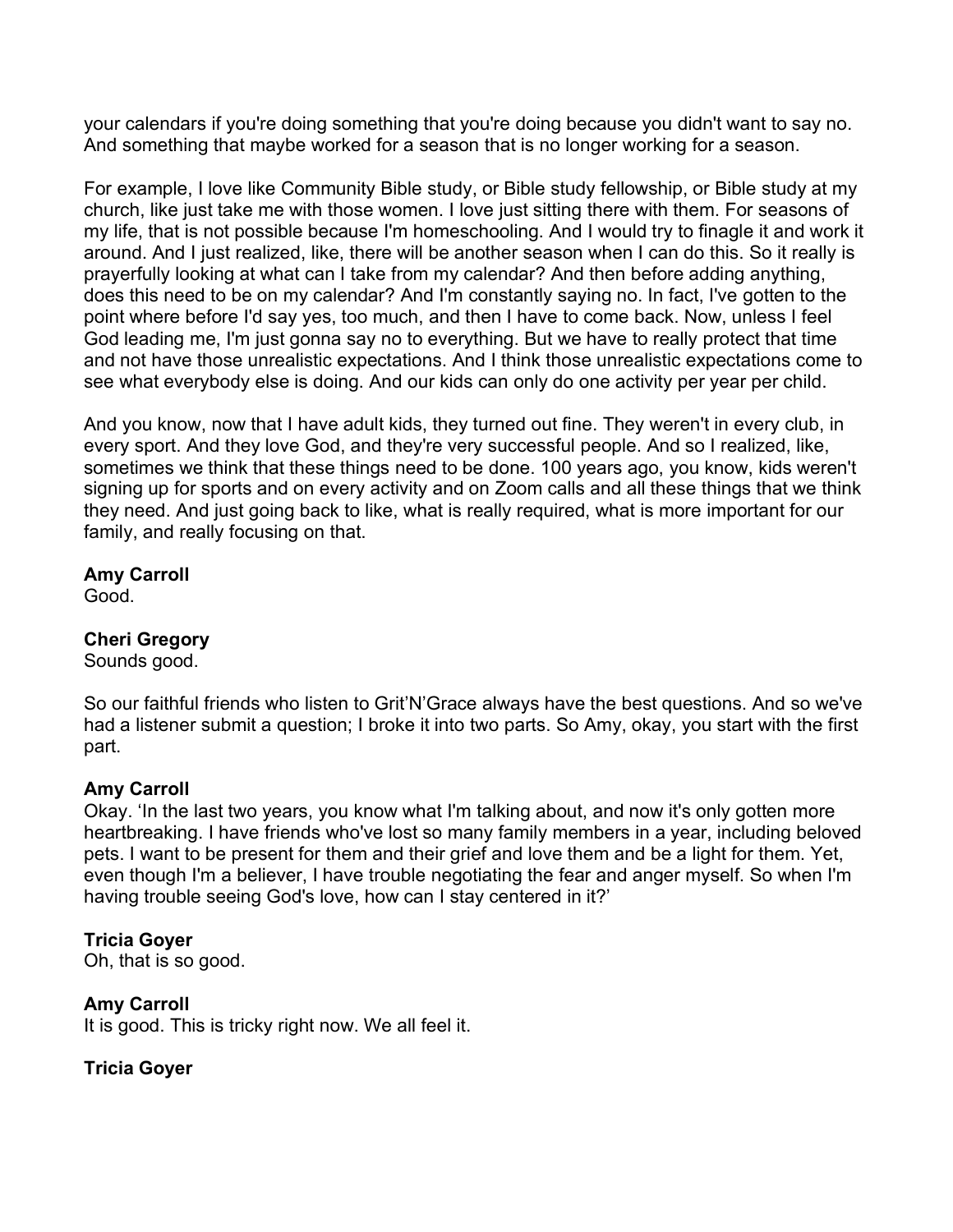Yeah. And right now my daughter is a missionary in the Czech Republic. And so as we're recording this, all this stuff has just happened recently with the Ukraine, and her church, which is 70 to 80 people and their little neighboring churches have already as of three days ago, helped 1000 Ukrainians come across the border, resettle in their town. My daughter was just talking today, and she and her husband have the tiniest little apartment ever. Their apartment's probably as big as my living room, and like bathroom. And that's her whole apartment. And she's talking about how she's talking to someone today, and she's probably going to be taking in a mom and some children.

And so I'm thinking like, it just keeps getting worse. Like as soon as we think we're just going to get used to one thing, then there's another thing. And this is a very practical thing with my daughter, I mean, she's actually going to be taking in refugees into her home. And so – plus, I think we have a larger network of people now than maybe we didn't have before with social media, and long distance friends, and we're able to keep track of people. So it seems like we become so bombarded. And what I've found is we can be overwhelmed. But again, it goes back to taking it to God. And when I see a need, whether it's sending a text message, sending a note in the mail or even praying on Facebook, and in that moment, instead of saying I'm going to pray for you, I'll just type out a prayer. If I hear something that's going on with a friend I will just send a prayer over. And I know it's hard to for people to ask for help. So usually I'll just try to do something where I know we'll be helpful.

We had a friend that recently was in the hospital, she's a homeschooling mom. And I'm like, I'm dropping off a meal, I didn't even know her that well. I always cook a lot of food. So I'm just going to cook up, throw a little more beans in the pot and cook more. And so I think thinking of some little thing, if you know someone that you can take a meal to, or send a text message that can help someone and know that in that moment, I can take it to God, like, you know, all whatever concern we have. If He calls me to do something, I'll do something, but if not just take it to God, and leave it in His hands. Because I think our hearts can be so overwhelmed, and so burdened from all the things that are going on.

And even with my daughter, I'm talking today, I'm like, okay, as soon as you have a family, let us know, we're going to send you some money to get some more food or whatever. And I know that I don't have to carry, like, yes, I'm going to be there for her and support her. But I don't have to worry day and night about that situation. I'm going to take it to God and take her to God in prayer.

### **Amy Carroll**

Well, and that's so practical, because you're doing something immediately. So instead of a list of things you want to do building up and adding that layer of pressure. You're like responding in the moment. And I that's very practical. I like that a lot.

### **Cheri Gregory**

Yeah. And then the second part of her question was, 'What are some real life things we can do to keep chaos controlled, and really allow God to minister to us in our humanity?' I love that last part, really allow God to minister to us in our humanity. I know a lot of our listeners fight the idea that we are human.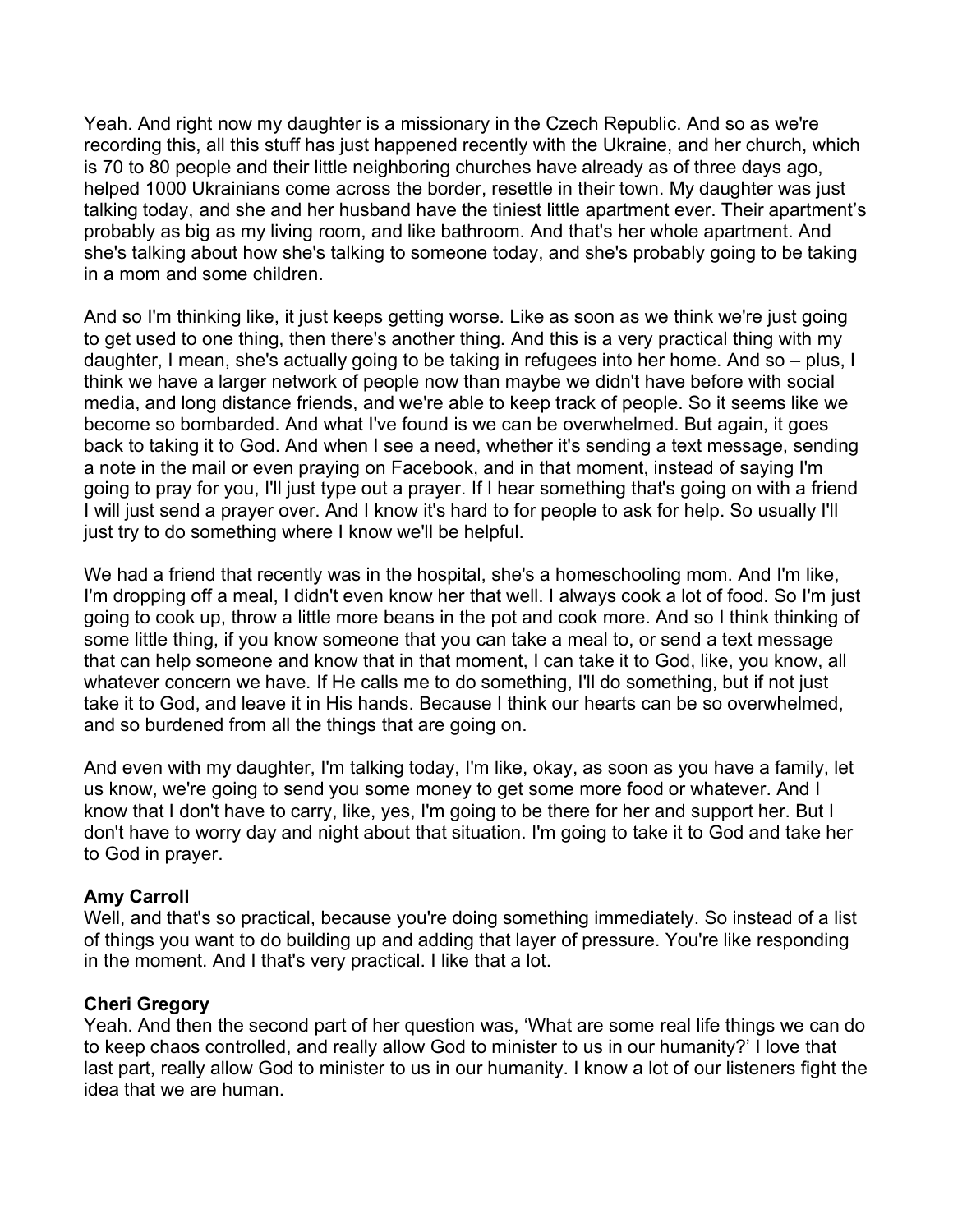### **Tricia Goyer**

Yeah, that's so good. So some of the things are, there are times that I say, you know, sit down with your Bible, pray. There are times when I emotionally could not open my Bible, because I was so, the grief is so heavy on my heart. And so I would turn on my Bible app. And I would take it to like the Psalms and push play on the audio, and just lay in bed with the covers over my head and let God's word just go over me. Sometimes I fall asleep, even as the Bible has been read over me.

Worship songs in the car, I always have connect my Spotify to the car, and we always listen to worship songs. That's our go to thing in the car. So my kids, when they say, can I pick a song, I already have my list and we're gonna pick a worship song.

Audio books, I've read some encouraging audio books of – I love *Grace, Discovered*, I think it's called, by Jerry Switzer, was about he lost three family members and how he went through the darkness and how God was there.

And so whether it's books or God's word, I also have – you know, just texting friends and asking for prayer. I have one really good friend from church, and I would just text her like, I'm having a really hard day with these teens. And she's like, you want me to come over? And I'm like, no, it's fine. Like, because we want to like, not think we're human, we just want to like think that we're going to be okay. And I was laying in bed crying. And she walked through the door, and came into the bedroom. And she just sat at the end of the bed. And she just sat there. And after a while I started talking about it, she started talking about it, and it lifted my spirits so much to know that here is, at 4:00 in the afternoon, my friend is just gonna come over and sit on the end of my bed as I'm having a really hard day.

So we do have to realize, like we are human. And if we don't feel like we can even open our Bible, just let the Psalms, like play the Psalms, or play a worship song or do something. And let God's Spirit minister to you in that way.

And I love like Jesus expressing emotions to like when he went and saw Mary and Martha after Lazarus died, like he knew he was gonna raise Lazarus from the dead. But yeah, He wept with them. And so I think just remember, like Jesus is there and he cares about our emotions, and He's also weeping with us, because he's also heartbroken by the concerns of this world. And it's okay, like, don't feel like I have to bounce back. At this minute. It's okay to sit with God and let him sit with you in those moments, and really let him minister to you in a way that only God can.

### **Amy Carroll**

Beautiful.

Tricia, what closing words do you have for our friends who are listening who really want to learn to stay centered and God's love through chaotic circumstances?

# **Tricia Goyer**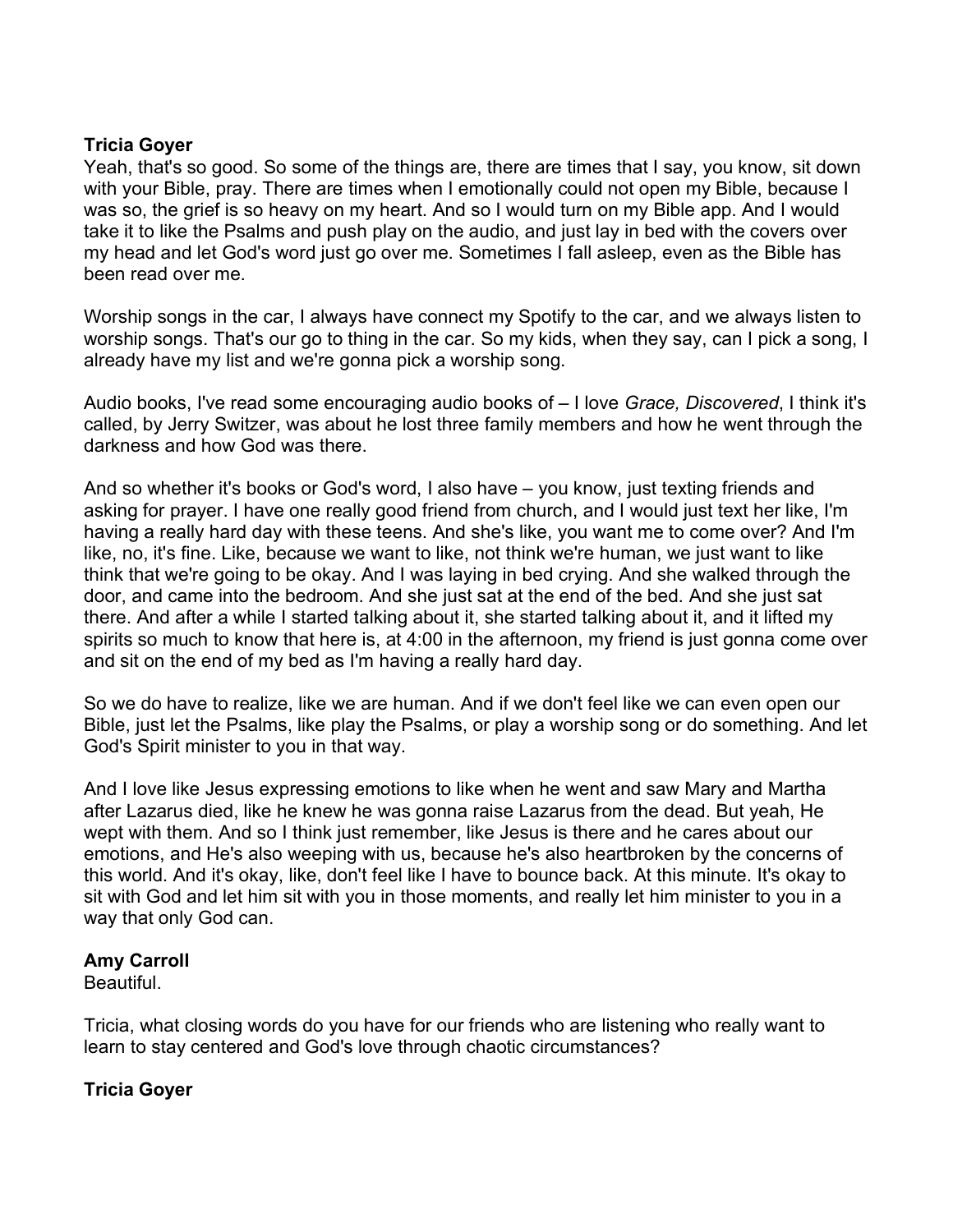You know, I think like any habit, we need to develop habits over things that we're already doing, like I mentioned, in the car, we're gonna listen to worship songs in the morning. My goto thing is I have a little basket next to my couch and my Bible's there, my journal's there, my highlighter pens are there. And I think sometimes we feel like, I'm not doing a good job. But if we can create these little habits that can grow into bigger habits, it can make all the difference. So maybe just today, write a scripture note, and stick it in your pocket and that can be your habit. Or just put your Bible and buy your couch and in the morning, whatever time it is, read for five minutes. I think if we build up small habits, it will help us to get centered on God's love and centered on His peace no matter what is going on in our lives.

# **Cheri**

Friends, we so appreciate you tuning in each and every week.

# **Amy**

And we're especially grateful to **Tricia Goyer** and her publisher **Salem Books** for making this week's episode of Grit 'n' Grace possible!

# **Cheri**

Check out this episode's webpage at https://GritNGraceThePodcast.com/Episode263/

There you'll find this week's *transcript*; a link to Tricia's new book, *Heart Happy: Staying Centered in God's Love Through Chaotic Circumstances*; and a link to Tricia's website, which is full of fantastic resources.

### **Amy**

Be sure to join us next week when we'll be processing what we learned from our conversation with Tricia Goyer, author of *Heart Happy: Staying Centered in God's Love Through Chaotic Circumstances*.

# **Cheri**

For today, grow your grit …

# **Amy**

… embrace God's grace …

# **Cheri**